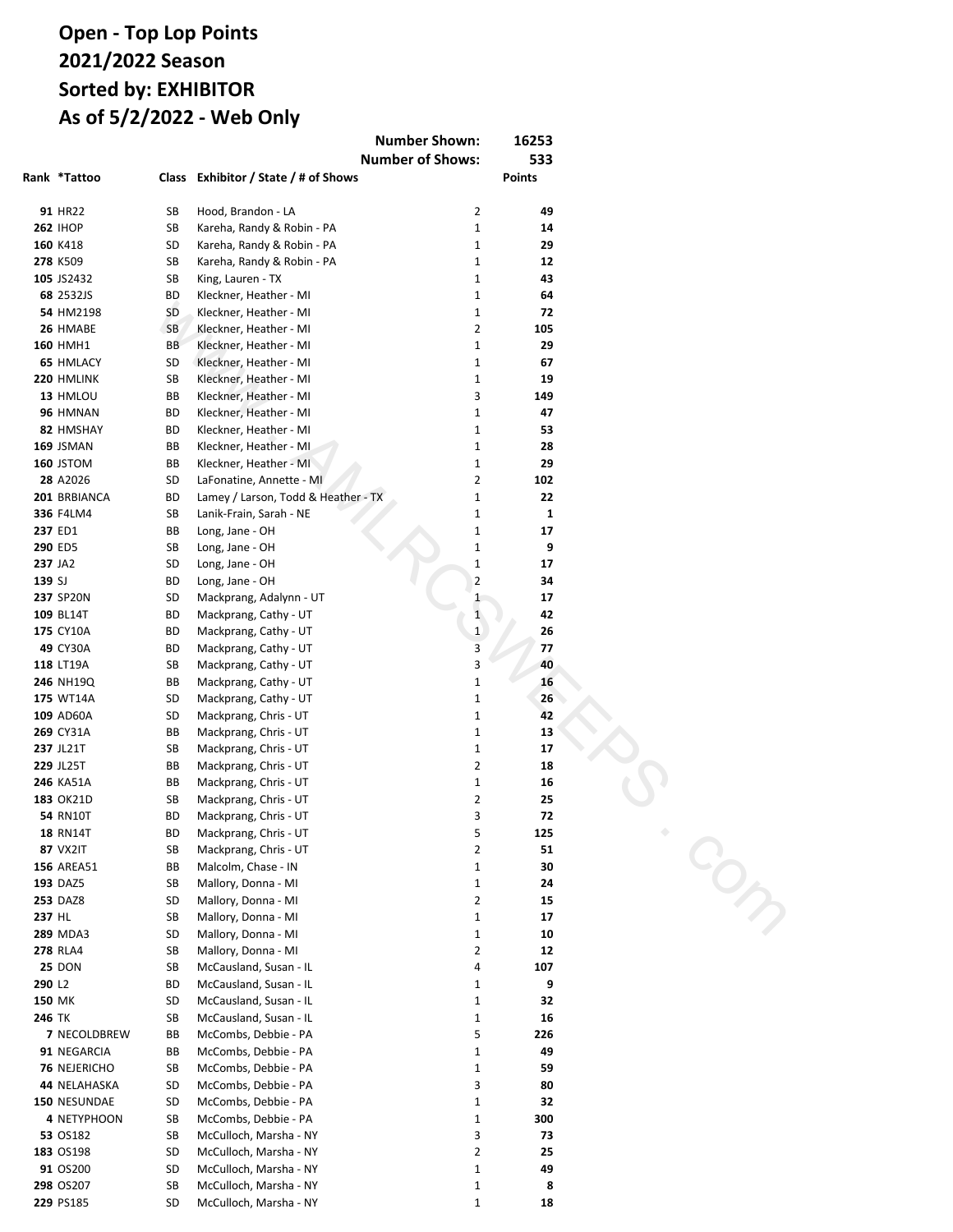## **Open - Sweepstakes Points 2021/2022 Season Sorted by: EXHIBITOR As of 5/2/2022 - Web Only**

| <b>Number Shown:</b>                                      |                | 16253       |
|-----------------------------------------------------------|----------------|-------------|
| <b>Number of Shows:</b>                                   |                | 533         |
| Rank Exhibitor / State / # of Shows                       |                | Points      |
|                                                           |                |             |
| 63 King, Lauren - TX                                      | 2              | 619         |
| 8 Kleckner, Heather - MI                                  | 12             | 5633        |
| 126 Kline, Abigail - IN                                   | 2              | 24          |
| 98 Knutsen, Cooper - CA                                   | 1              | 115         |
| 38 LaFontaine, Annette - MI                               | 6              | 1313        |
| 40 Lamey / Larson, Todd & Heather - TX                    | 11             | 1289        |
| 132 Lanik-Frain, Sarah - NE                               | 2              | 7           |
| 96 Larson, Ethan - CA                                     | 1              | 120         |
| 128 Lierman, Marcia - CO                                  | 3              | 16          |
| 94 Lloid, Tammy - LA                                      | 5              | 122         |
| 31 Long, Jane - OH                                        | 15             | 1722        |
| 61 Mackprang, Analynn - UT                                | 17             | 655         |
| 32 Mackprang, Cathy - UT                                  | 17             | 1646        |
| 16 Mackprang, Chris - UT                                  | 17             | 2861        |
| 108 Malcolm, Carter - IN                                  | 1              | 81          |
| 90 Malcolm, Chase - IN                                    | $\mathbf{1}$   | 160         |
| 36 Mallory, Donna - MI                                    | 10             | 1507        |
| 17 McCausland, Susan - IL                                 | 17             | 2664        |
| 6 McCombs, Debbie - PA                                    | 32             | 6223        |
| 35 McCulloch, Marsha - NY                                 | 7              | 1596        |
| 92 Moore, Lilly - OH                                      | 3              | 139         |
| 77 Mueller, Susan - KS                                    | 4              | 332         |
| 7 Murphy, Clara - TX                                      | 21             | 5978        |
| 72 Neely, Taylor & Daniel - OK                            | 6              | 386         |
| 104 Neely, Taylor & Dylan - OK                            | $\overline{2}$ | 96          |
| 44 Neighbours, Sky - WI                                   | 11<br>5        | 971<br>1250 |
| 42 O'Brien, Teresa & Skeeter - IN<br>75 Orler, Nakol - KS | 6              | 368         |
| 9 Padgett, Mike - IN                                      | 28             | 5618        |
| 105 Paulsey, Reisa - CA                                   | 1              | 86          |
| 4 Percy, Patty - WI                                       | 27             | 7040        |
| 60 Ping, Cathy - IL                                       | 2              | 676         |
| 30 Ping, Matt & Cathy - IL                                | 13             | 1749        |
| 115 Pisarski, Deb - NY                                    | 4              | 54          |
| 53 Porter, Marina - NJ                                    | 9              | 803         |
| 128 Posey, Christy - SC                                   | 1              | 16          |
| 23 Rechterman / Baxter, Lynn/Brian & Julia - IA           | 12             | 2055        |
| 56 Rechterman, Lynne & Brian - IA                         | 7              | 763         |
| 95 Redwine, Faith - IN                                    | 6              | 121         |
| 43 Riedeman, Nancy - IN                                   | 9              | 1114        |
| 120 Rieker, Margo - MT                                    | 3              | 42          |
| 29 Rivers, Katie - NY                                     | 21             | 1892        |
| 89 Rivers, Torre - NY                                     | 8              | 161         |
| 66 Rowell, Michaela - IA                                  | 4              | 518         |
| 28 Rud, Kellee - MN                                       | 20             | 1961        |
| 55 Schenck, Phil - NY                                     | 6              | 767         |
| 3 Schmidt, Dale - IL                                      | 29             | 7339        |
| 14 Schnell, Cindy - SD                                    | 17             | 3548        |
| 120 Sitkberg, Nathaniel - IN                              | 3              | 42          |
| 45 Slattery, Amy - OH                                     | 11             | 966         |
| 71 Stewart, Amy - OH                                      | 6              | 403         |
| 118 Swanson, John - IL                                    | 1<br>2         | 44<br>165   |
| 88 Tate, Lillian - GA<br>70 Taylor, Brandon - LA          | 12             | 431         |
| 18 Terril, Travis - IN                                    | 16             | 2559        |
| 103 Terrones, Carmella - WA                               | 5              | 101         |
| 68 Terrones, Francesca - WA                               | 5              | 480         |
| 20 Tinervin-Gregg, Kelli - TX                             | 20             | 2420        |
| 19 Tisdale, Anastacia - WI                                | 24             | 2459        |
| 132 Underbrink, Raquel & Kaitlynne - NM                   | 1              | 7           |